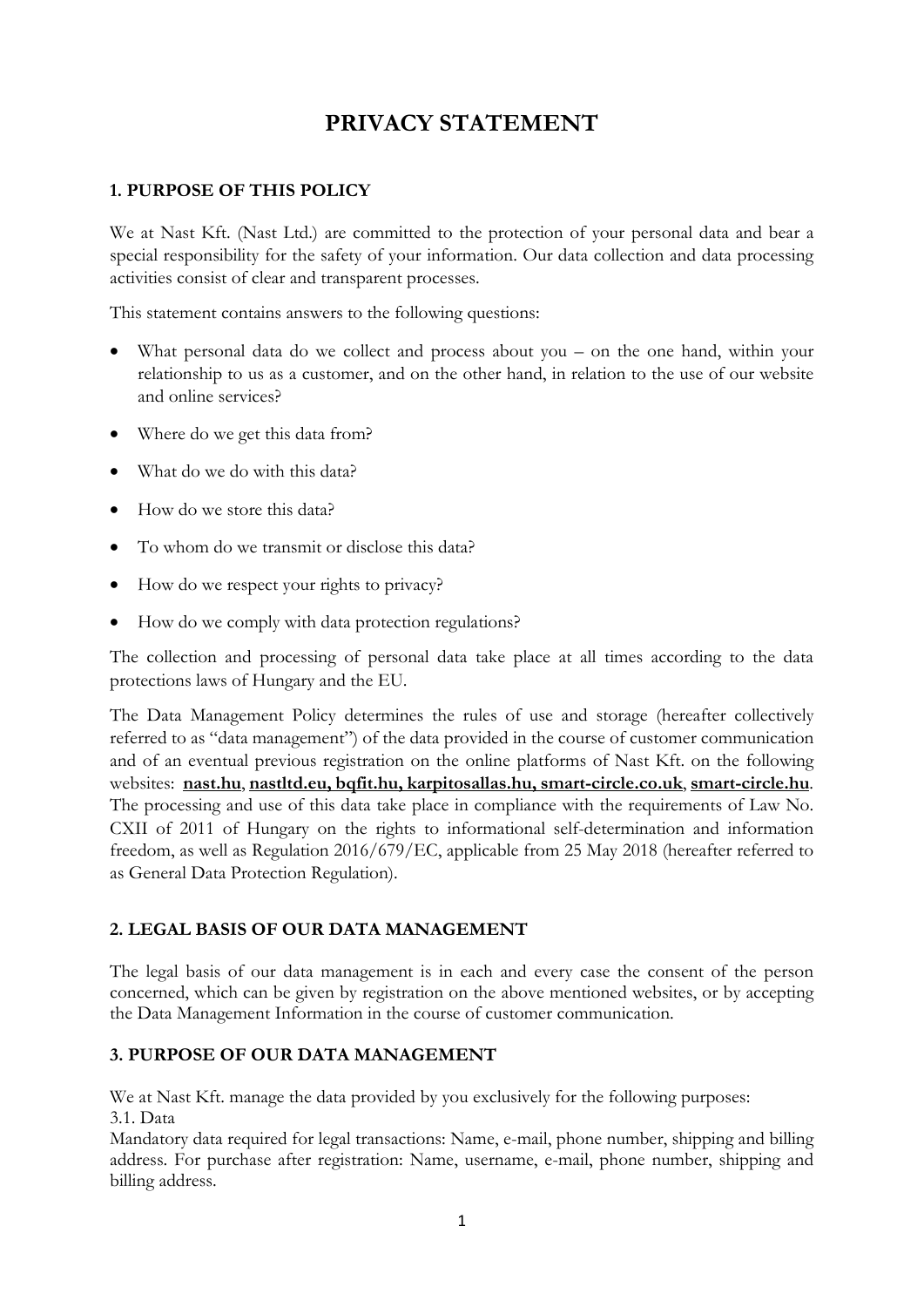Data management purposes relating to the above data: customer communication, order fulfillment, newsletters.

## 4. DATA CONTROLLER

The customer's data is managed by Nast Kft. (registered office: Gardi Jeno str. 39. Budapest, 1047 Hungary, Reg. No.: 01 09 063594, Tax No.: HU10269709, represented by: Zoltan Stier).

#### **Contact**

Postal address: Gardi Jeno str. 39. Budapest, 1047 Hungary E-mail: info@nast.hu Phone: +36 1 369 0473 during working hours: from 9:00 AM until 4:00 PM

Appointed data processors:

Nast Kft. may appoint data processors (e.g. system operators, shipping companies, accountants) in the course of fulfilling orders or settling accounts. Nast Kft. takes no responsibility for the data management practice of these third parties.

#### List of data processors:

Name: Nast Kft Registered office: Gardi Jeno str. 39. Budapest, 1047 Hungary E-mail: info@nast.hu Activity: accountancy

Details of hosting provider: Name: SzerverPark.EU (RendszerNET Kft.) Kft. Registered office: Victor Hugo str. 11-15. 2/202, Budapest, 1132 Hungary E-mail: info@szerverpark.eu

## 5. DETAILS OF OUR DATA MANAGEMENT

#### What kind of personal data do we collect?

Personal data means any information about you which is suitable for identification purposes, e.g. your name, contact details, other data provided by you, as well as usage information about our website.

When you make a phone call with our colleagues, negotiate with us in person, send us a message via e-mail or a form on the above mentioned websites or by post, subscribe to a newsletter, fill out an online survey or quiz, order any of our products or services, or establish any contractual relationship with us, we may collect your personal data.

We may collect particularly the following types of data:

- Name, postal address, e-mail, phone number, or other data used for payment;
- Business data which you share with us in order for your needs to be properly fulfilled;
- Information about the usage of our website;

Any communication with us via postal letter, e-mail, phone or social media platforms.

We at Nast Kft. ensure that the data provided in the course of registration or other form of contacting us are securely managed. The data can be accessed exclusively by you, the appointed data processor, and if needed, the product supplier. In the latter case, the supplier shall get access only to the shipping address and the payment details. Furthermore, Nast Kft. shall disclose the data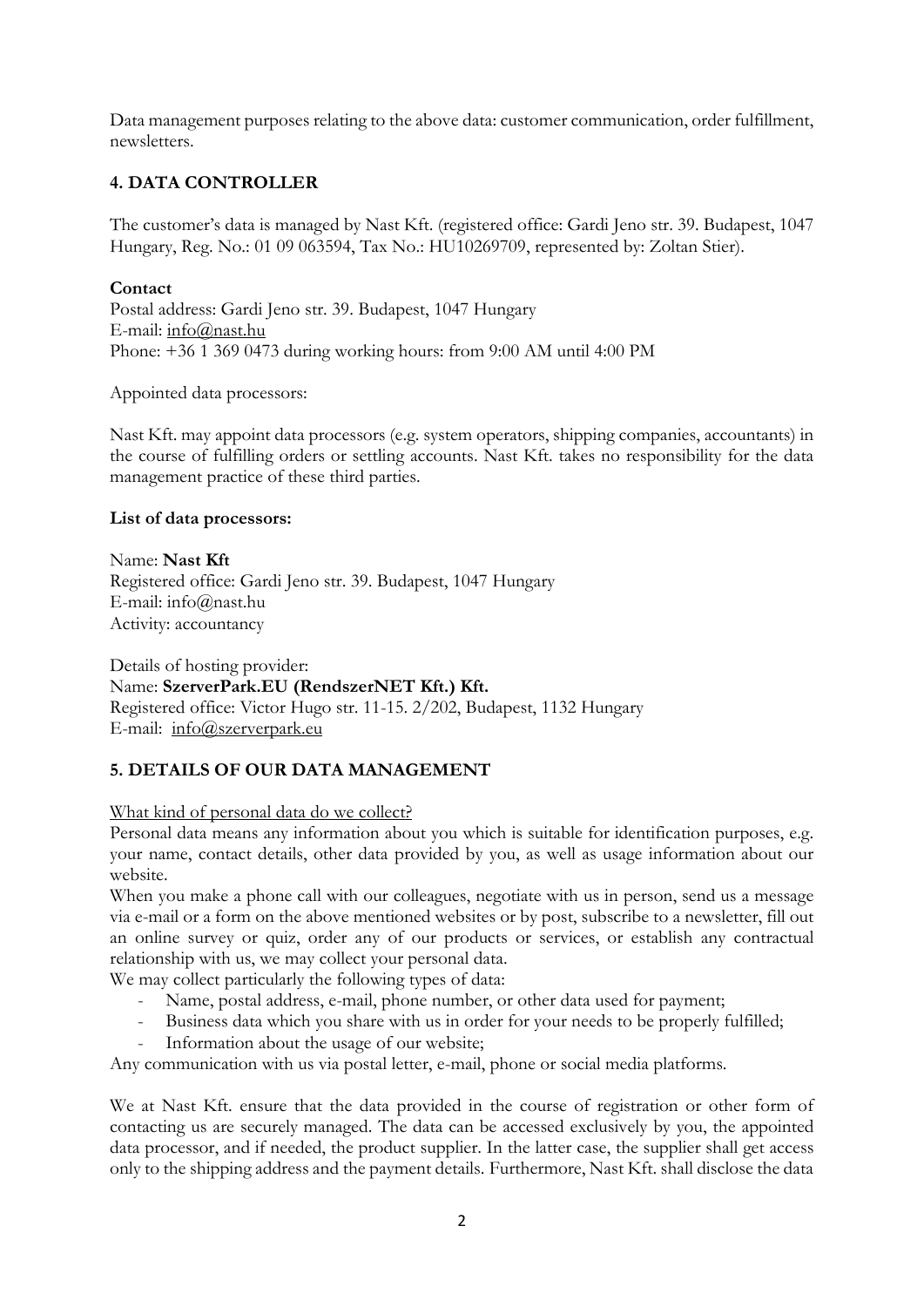provided by you if required by compliance with legal requirements or at the request of authorities, keeping you informed about this. The consent of the person concerned serves as the legal basis of data management. The management of your data starts with your registration and/or with the submission of your first order. The management of your data terminates with the data being deleted by the data processor or at your initiative (e.g. by deleting your registration).

## 6. TERM OF OUR DATA MANAGEMENT

The management of personal data required for registration or submission of order starts when you register or provide us with the data required for the fulfillment of your order respectively, and ends with the deletion of this data upon your request. The management of optional data lasts from the moment when the data are provided until the deletion of this data upon request.

The data provided for the purpose of newsletter communication is managed until the person concerned requests this data to be deleted.

Personal data shall be deleted after submission of any deletion request. The personal data shall be deleted from the system of Nast Kft. within 5 working days following receipt of such request.

The above provisions do not affect the compliance to legal obligations to retain data (e.g. accountancy laws) or the management of data provided in the course of webshop registration or based on consent given in other ways.

## 7. COOKIES

This website uses cookies which help improve our services and offer you useful functions.

Cookies are short text files stored on the hard disk of the website's visitors through their browser. Cookies allow the website to recognise and track the browsers of its users, so that we at Nast Kft. can offer you products and services which really suit your interests. Cookies store your contact details and data which help us identify you during your visit on our website in order to make it easier for you to use the website and eventually make a purchase. Most browsers automatically accept cookies, but if you wish, you can set up your browser to accept, decline or delete them. Most browsers give you hints in the "Help" part of the toolbox about how to stop your browser from accepting new cookies, what options to choose for getting a notification when your browser accepts a new cookie, or how to decline all cookies. If you change the default settings, some functions or features may not work properly anymore. The cookies used by Nast Kft. do not track any data stored on the user's computer.

Visit this website for further information on cookies and how to disable them: http://www.allaboutcookies.org.

#### 8. TERMINATION OF REGISTRATION

You have the following options for opting out of communication with Nast Kft.:

- via e-mail to the address:  $\frac{\text{info}(a)}{\text{mask} \cdot \text{hu}}$  or
- via regular mail to the postal address: Gardi Jeno str. 39. Budapest, 1047 Hungary

#### 9. RIGHTS OF THE PERSONS CONCERNED BY OUR DATA MANAGEMENT

#### 9.1 Right to Information

You are entitled to ask for information anytime about your personal data managed by Nast Kft.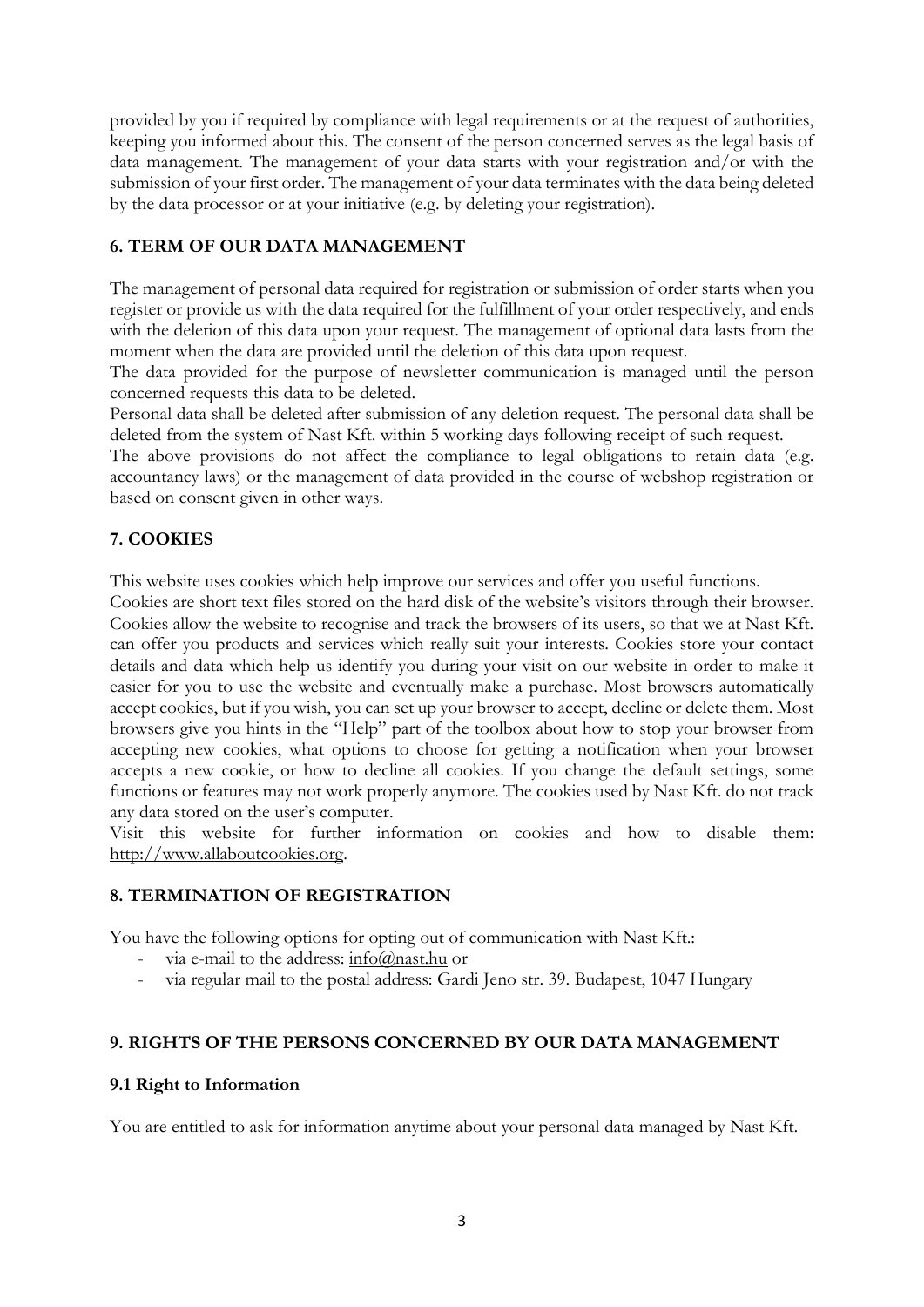Upon request, Nast Kft. shall inform you about your data managed by it, about your data processed by the data processor appointed by it or on its behalf, about the source of such data, about the purpose, legal basis and term of such data management, as well as about the name, address and data management activity of the data processor, about the circumstances an impacts of an eventual privacy incident and the corrective measures taken, furthermore, in case a transmission of your personal data occurs, about the legal basis and recipient of such data transmission. We at Nast Kft. shall provide the requested information within 25 days from the submission of your request.

Nast Kft. keeps a register for the purpose of monitoring the measures related to privacy incidents, which contains the scope of your personal data, the scope and number of persons affected by an eventual privacy incident, the date, circumstances and impacts of the privacy incident and the corrective measures taken, as well as other data required by the data management regulations.

If you have any questions or remarks about our data management, please contact our colleague at Nast Kft.

## 9.2 Request for deletion, correction or blocking of data

You are entitled to:

- Ask for information about whether we hold any personal data about you, and if so, what these are, and for what purpose these are stored or processed by us.
- Request access to your personal data (commonly known as "data subject access request"). By this means you can get a copy of your personal data stored by us and make sure that we have been acting according to the regulations.
- Request the correction of your personal data held by us. This way you can correct or complete your personal information.

You are entitled to request the correction or deletion of your incorrectly recorded data anytime using any of the following contact details. Nast Kft. shall delete the data within 5 working days from receipt of your request. Please note that in this case there is no way to restore your data. If the management of such data is required by law (e.g. accountancy regulations), the data cannot be deleted but will be retained by Nast Kft. as long as it is required.

Alternatively, you can ask for your data to be blocked. Nast Kft. shall block your personal data either upon your request or if, based on the available information, it can be assumed that the deletion of such data would be contrary to your legitimate interests. Personal data blocked in this way can only be managed as long as the data management purpose precluding the deletion of such personal data exists.

You, as well as anyone else to whom the data have been transmitted for processing, shall be notified about the correction, blocking or deletion of such data. The notification may be waived, if this is not contrary to your legitimate interests with respect to the purpose of data management.

If Nast Kft. fails to fulfill the request of the person concerned for data correction, blocking or deletion, it shall give a written notice about the factual and legal reasons for the rejection within 15 days from receipt of such request.

## 9.3 Objection to management of personal data